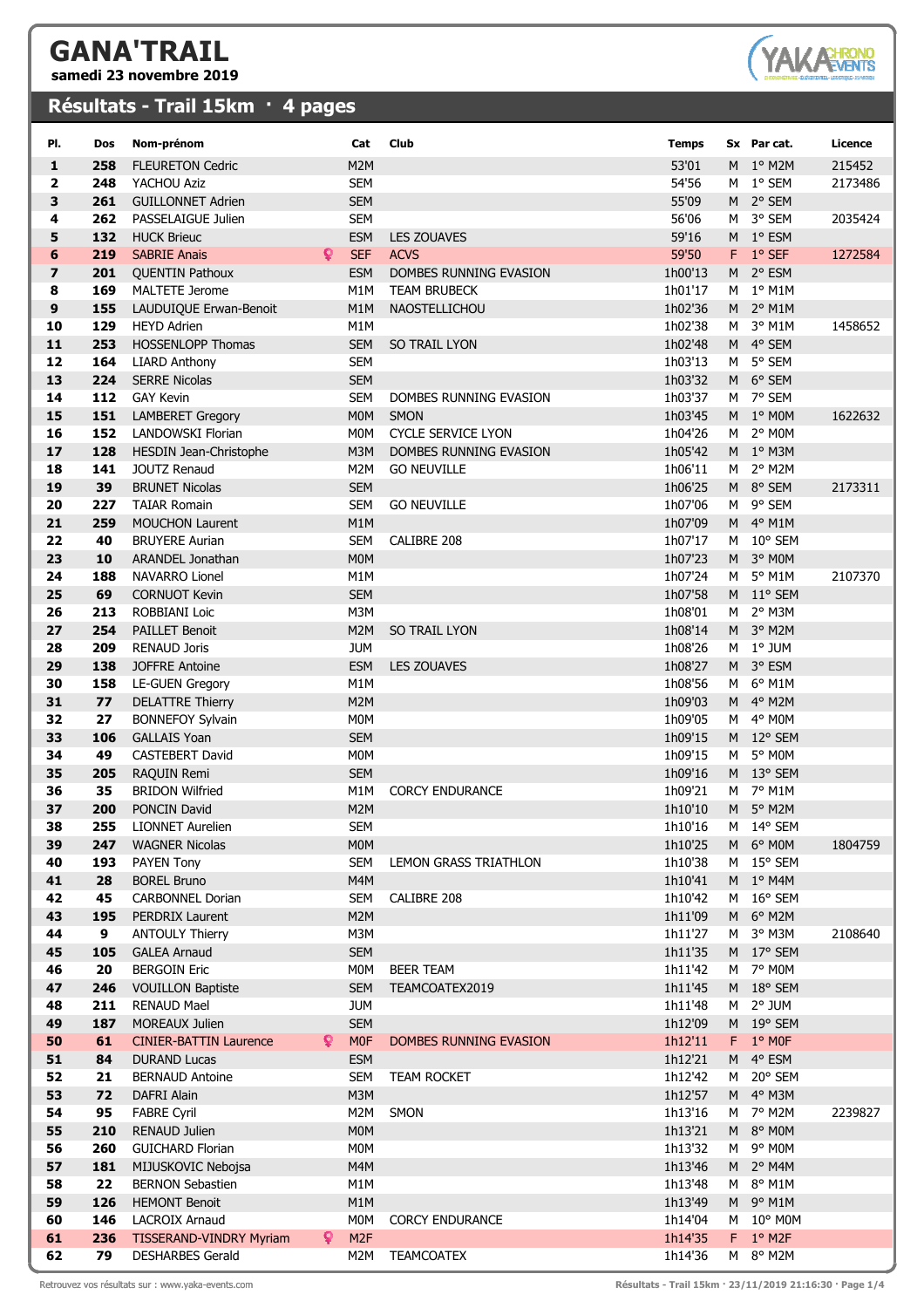| PI.        | Dos        | Nom-prénom                                            |    | Cat               | Club                       | <b>Temps</b>       |                | Sx Par cat.            | Licence |
|------------|------------|-------------------------------------------------------|----|-------------------|----------------------------|--------------------|----------------|------------------------|---------|
| 63         | 56         | <b>CHARLES Philippe</b>                               |    | M3M               |                            | 1h14'37            | M              | 5° M3M                 | 1514960 |
| 64         | 154        | <b>LARUE Virginie</b>                                 | Q  | M <sub>2F</sub>   |                            | 1h15'02            | F.             | $2°$ M <sub>2F</sub>   | 1204482 |
| 65         | 107        | <b>GALLAY Yann</b>                                    |    | M1M               | <b>TEAM COATEX</b>         | 1h15'10            | M              | 10° M1M                |         |
| 66         | 143        | <b>JULIEN Mathieu</b>                                 |    | <b>SEM</b>        | <b>DIJON SINGLETRACK</b>   | 1h15'10            | M              | 21° SEM                |         |
| 67         | 230        | TAMI Jean-Philippe                                    |    | M2M               | <b>COURIR ENSEMBLE</b>     | 1h15'11            |                | M 9° M2M               | 2239657 |
| 68         | 114        | <b>GIRARD Corentin</b>                                |    | <b>SEM</b>        |                            | 1h15'15            |                | M 22° SEM              |         |
| 69         | 70         | <b>CRUPELANDT Bruno</b>                               |    | M4M               |                            | 1h15'17            |                | M 3° M4M               |         |
| 70         | 99         | <b>FIX Christelle</b>                                 | Q. | M1F               |                            | 1h15'21            |                | $F$ 1° M1F             | 1629147 |
| 71         | 12         | <b>AUBERTIN Rene</b>                                  |    | M2M               |                            | 1h15'26            | M              | $10^{\circ}$ M2M       |         |
| 72         | 19         | <b>BERGES Eric</b>                                    |    | M1M               |                            | 1h15'29            | M              | 11° M1M                |         |
| 73<br>74   | 33<br>85   | <b>BOUVET Fabien</b><br><b>DURANTET Matthieu</b>      |    | M2M<br><b>ESM</b> | <b>FADA PEYNIER</b>        | 1h15'34<br>1h15'48 | M              | M 11° M2M<br>5° ESM    |         |
| 75         | 243        | <b>VENUAT Cedric</b>                                  |    | M2M               | <b>GO NEUVILLE</b>         | 1h15'54            |                | M 12° M2M              |         |
| 76         | 140        | JOUHANS Christophe                                    |    | M4M               | <b>COURIR ENSEMBLE</b>     | 1h16'13            | M              | 4° M4M                 | 1624125 |
| 77         | 127        | <b>HENRY David</b>                                    |    | M2M               | <b>BOULANGERIE HENRY</b>   | 1h16'25            |                | M 13° M2M              |         |
| 78         | 82         | <b>DREYFUS Jeanne</b>                                 | Q  | M <sub>1</sub> F  |                            | 1h16'26            |                | $F$ 2° M1F             |         |
| 79         | 116        | <b>GIRIOT Brice</b>                                   |    | M1M               | DOMBES RUNNING EVASION     | 1h16'45            |                | M 12° M1M              |         |
| 80         | 165        | <b>LIVENAIS Cedric</b>                                |    | M1M               | <b>CORCY ENDURANCE</b>     | 1h16'51            |                | M 13° M1M              |         |
| 81         | 59         | <b>CHOLLET Martial</b>                                |    | <b>SEM</b>        |                            | 1h16'53            |                | M 23° SEM              |         |
| 82         | 110        | <b>GAUTHIER Richard</b>                               |    | M1M               | <b>COURIR ENSEMBLE</b>     | 1h16'55            |                | M 14° M1M              | 2227364 |
| 83         | 212        | <b>RIA Coline</b>                                     | Q. | <b>SEF</b>        | <b>LYON MOUNTAIN TRAIL</b> | 1h16'59            | F.             | 2° SEF                 |         |
| 84         | 67         | COLLEONI Christophe                                   |    | M3M               |                            | 1h17'02            | M              | 6° M3M                 |         |
| 85         | 25         | <b>BIANCALANI Jeremy</b>                              |    | <b>SEM</b>        |                            | 1h17'30            | M <sub>1</sub> | 24° SEM                |         |
| 86         | 147        | <b>LAFABRIE Franck</b>                                |    | M3M               |                            | 1h17'40            |                | M 7° M3M               |         |
| 87         | 197        | <b>PICOT Laurent</b>                                  |    | M4M               |                            | 1h17'47            |                | M 5° M4M               |         |
| 88<br>89   | 203<br>101 | <b>RAMBAUD Thomas</b><br><b>FONTAINE Olivier</b>      |    | M0M<br>M1M        | <b>ACVS</b>                | 1h17'50<br>1h18'07 |                | M 11° M0M<br>M 15° M1M | 2154362 |
| 90         | 53         | <b>CERUTTI Frederic</b>                               |    | M4M               |                            | 1h18'11            | M              | 6° M4M                 |         |
| 91         | 239        | <b>VALDENAIRE Baptiste</b>                            |    | <b>SEM</b>        | <b>TEAM ROCKET</b>         | 1h18'13            |                | M 25° SEM              |         |
| 92         | 121        | <b>GUEDON Matthieu</b>                                |    | M <sub>1</sub> M  |                            | 1h18'30            |                | M 16° M1M              |         |
| 93         | 81         | DESTOUCHES Sebastien                                  |    | M1M               | NAOSTELLICHOU              | 1h18'33            |                | M 17° M1M              | 2243181 |
| 94         | 102        | <b>FORLINI Ugo</b>                                    |    | <b>JUM</b>        |                            | 1h18'44            | M              | 3° JUM                 | 2150264 |
| 95         | 48         | <b>CASTAING Matthias</b>                              |    | <b>SEM</b>        |                            | 1h18'48            |                | M 26° SEM              |         |
| 96         | 23         | <b>BERRAT Quentin</b>                                 |    | <b>SEM</b>        |                            | 1h19'05            | M              | 27° SEM                |         |
| 97         | 216        | <b>ROUSSON Serge</b>                                  |    | M4M               |                            | 1h19'21            |                | M 7° M4M               |         |
| 98         | 54         | <b>CHANRION Thibaut</b>                               |    | <b>SEM</b>        |                            | 1h19'32            | M              | 28° SEM                |         |
| 99         | 220        | <b>SARTRE Romain</b>                                  |    | <b>MOM</b>        |                            | 1h19'39            |                | M 12° M0M              |         |
| 100        | 43         | <b>CAFFIER Bertrand</b>                               |    | M1M               |                            | 1h19'52            | M              | 18° M1M                |         |
| 101        | 111        | <b>GAVAGNACH Julien</b>                               |    | <b>SEM</b>        |                            | 1h19'54            |                | M 29° SEM              |         |
| 102<br>103 | 135<br>180 | <b>JAVAUDIN Eric</b><br>MEZIANI Idir                  |    | M3M<br><b>SEM</b> | LYON ATHLETISME            | 1h19'55<br>1h19'59 |                | M 8° M3M<br>M 30° SEM  |         |
| 104        | 92         | <b>ECOCHARD Clemence</b>                              | Q. | <b>ESF</b>        | DOMBES RUNNING EVASION     | 1h19'59            |                | F 1° ESF               | 2151663 |
| 105        | 199        | PIRAT Pierre-Emmanuel                                 |    | <b>SEM</b>        | PIC ET PIOCHE              | 1h20'15            |                | M 31° SEM              |         |
| 106        | 46         | <b>CARRY David</b>                                    |    | M1M               |                            | 1h20'17            | M              | 19° M1M                |         |
| 107        | 36         | <b>BROCHIER Maxime</b>                                |    | M1M               |                            | 1h20'34            |                | M 20° M1M              |         |
| 108        | 87         | <b>DURET Helene</b>                                   | Q  | M <sub>0F</sub>   |                            | 1h20'35            | F.             | 2° MOF                 | 2175669 |
| 109        | 74         | DE-CHANTERAC Guillaume                                |    | <b>SEM</b>        |                            | 1h20'43            | M              | 32° SEM                |         |
| 110        | 11         | ARNAUD Remi                                           |    | <b>SEM</b>        |                            | 1h20'49            | M              | 33° SEM                | 2018303 |
| 111        | 57         | <b>CHARVET Christophe</b>                             |    | M1M               |                            | 1h20'49            |                | M 21° M1M              |         |
| 112        | 237        | TOLOSA Christophe                                     |    | M0M               |                            | 1h20'51            |                | M 13° M0M              |         |
| 113        | 250        | ZOUAOUI Baadis                                        |    | <b>MOM</b>        |                            | 1h20'51            |                | M 14° M0M              | 2159941 |
| 114        | 225        | SIMONOT David                                         |    | M2M               | DOMBES RUNNING EVASION     | 1h20'55            | M              | 14° M2M                |         |
| 115<br>116 | 51         | <b>CATY Matthieu</b>                                  |    | <b>SEM</b><br>M2M |                            | 1h21'00<br>1h21'01 |                | M 34° SEM              |         |
| 117        | 55<br>91   | <b>CHARASSON Pascal</b><br><b>ECOCHARD Christophe</b> |    | M3M               | DOMBES RUNNING EVASION     | 1h21'01            |                | M 15° M2M<br>M 9° M3M  |         |
| 118        | 8          | <b>ANTOINE Philippe</b>                               |    | M2M               | DOMBES RUNNING EVASION     | 1h21'01            |                | M 16° M2M              |         |
| 119        | 207        | <b>REGLEY Sebastien</b>                               |    | M1M               | DOMBES RUNNING EVASION     | 1h21'10            |                | M 22° M1M              |         |
| 120        | 115        | <b>GIRARD Marcellin</b>                               |    | M1M               |                            | 1h21'12            | M              | 23° M1M                |         |
| 121        | 63         | <b>COCHAT Laurence</b>                                | Q. | M <sub>2F</sub>   |                            | 1h21'30            | $F -$          | 3° M2F                 |         |
| 122        | 242        | <b>VENTURELLI Bruno</b>                               |    | M3M               |                            | 1h21'39            | M              | 10° M3M                |         |
| 123        | 189        | <b>NEDELEC Patrick</b>                                |    | M6M               | <b>CORCY ENDURANCE</b>     | 1h21'44            |                | M 1° M6M               |         |
| 124        | 41         | <b>BUCA Simona</b>                                    | Q  | M1F               |                            | 1h21'51            | F.             | 3° M1F                 |         |
| 125        | 32         | <b>BOUVET Caroline</b>                                | Q  | M <sub>2F</sub>   | <b>FADA PEYNIER</b>        | 1h21'59            | F.             | $4°$ M <sub>2F</sub>   |         |
| 126        | 179        | MEURENAND Fabien                                      |    | M1M               |                            | 1h22'16            | M              | 24° M1M                |         |
| 127        | 192        | PASCAL Olivier                                        |    | M2M               |                            | 1h22'26            |                | M 17° M2M              |         |
| 128        | 73         | DARCHY Raphael                                        |    | M0M               |                            | 1h22'29            |                | M 15° M0M              |         |
| 129        | 245        | <b>VIDET Albert</b>                                   |    | M2M               |                            | 1h22'54            |                | M 18° M2M              |         |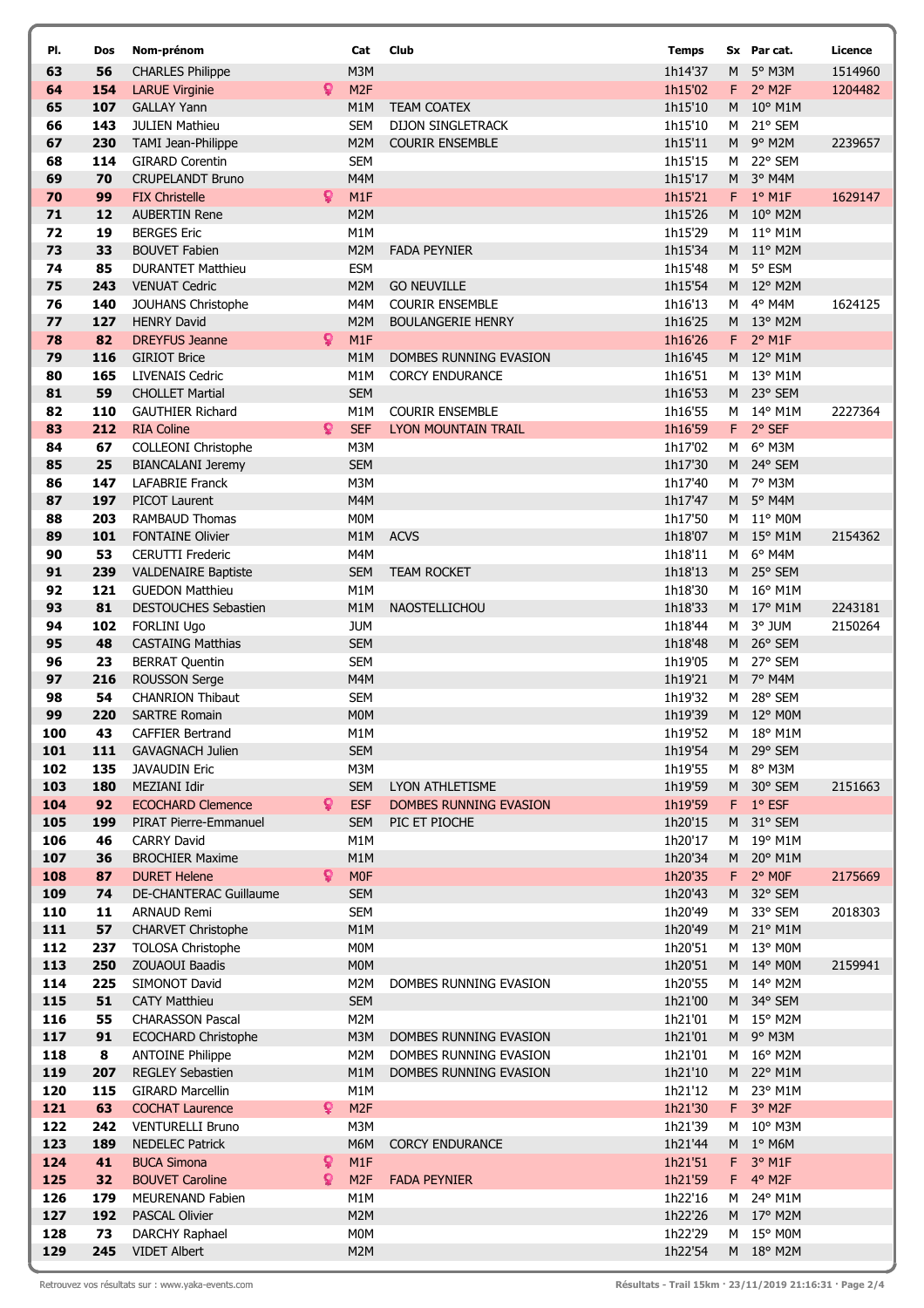| PI.        | Dos                     | Nom-prénom                                   |    | Cat                     | Club                   | <b>Temps</b>       |         | Sx Par cat.             | Licence |
|------------|-------------------------|----------------------------------------------|----|-------------------------|------------------------|--------------------|---------|-------------------------|---------|
| 130        | 58                      | <b>CHEVALARD Bruno</b>                       |    | M4M                     | SPORTAIX RAIDLIGHT     | 1h22'56            | M       | 8° M4M                  |         |
| 131        | 244                     | <b>VERCELLIS Charles</b>                     |    | M1M                     |                        | 1h23'05            |         | M 25° M1M               |         |
| 132        | 24                      | <b>BETTWY Fabrice</b>                        |    | M1M                     |                        | 1h23'10            | M       | 26° M1M                 |         |
| 133        | 94                      | <b>ETIENNE Eric</b>                          |    | M3M                     | SMON                   | 1h23'10            |         | M 11° M3M               | 1552773 |
| 134        | 172                     | <b>MARTEL Franck</b>                         |    | M1M                     |                        | 1h23'12            |         | M 27° M1M               |         |
| 135        | 108                     | GARREL-LUYA Julien                           |    | M <sub>0</sub> M        | PIC ET PIOCHE          | 1h23'13            |         | M 16° M0M               |         |
| 136        | 185                     | <b>MORAS Michael</b>                         |    | M1M                     |                        | 1h23'26            | M       | 28° M1M                 |         |
| 137        | 218                     | <b>SABRAN-BERTIN Delphine</b>                | Q  | M4F                     | <b>TDR LYON</b>        | 1h23'38            |         | $F$ 1° M4F              |         |
| 138        | 29                      | <b>BOSS Arnaud</b>                           |    | M2M                     |                        | 1h23'39            | M       | 19° M2M                 |         |
| 139        | 214                     | <b>ROBEZ Arnaud</b>                          |    | M1M                     | DOMBES RUNNING EVASION | 1h23'40            | M       | 29° M1M                 |         |
| 140        | 13                      | <b>BALAY Christophe</b>                      |    | M1M                     |                        | 1h23'43            | M       | 30° M1M                 |         |
| 141        | 136                     | <b>JAVAUDIN Nicolas</b>                      |    | M1M                     | <b>JAJA'S TEAM</b>     | 1h23'49            | M       | 31° M1M                 |         |
| 142<br>143 | 103<br>62               | FRANC Christophe<br><b>CLAUDEL Herve</b>     |    | M <sub>0</sub> M<br>M2M |                        | 1h23'56<br>1h24'04 | M<br>M  | 17° M0M<br>20° M2M      |         |
| 144        | 139                     | <b>JOUBERT Anne-Laure</b>                    | ò  | M4F                     | <b>CORCY ENDURANCE</b> | 1h24'14            | F.      | 2° M4F                  |         |
| 145        | 66                      | <b>COLLEONI Anne</b>                         | Q  | M <sub>2F</sub>         |                        | 1h25'02            | F.      | 5° M2F                  |         |
| 146        | 221                     | <b>SCHAEFFER Damien</b>                      |    | M1M                     |                        | 1h25'08            | М       | 32° M1M                 |         |
| 147        | 222                     | <b>SEBASTIEN Minard</b>                      |    | M <sub>2</sub> M        |                        | 1h25'12            |         | M 21° M2M               |         |
| 148        | 100                     | <b>FLANDRIN Laurent</b>                      |    | M2M                     |                        | 1h25'29            | M       | 22° M2M                 |         |
| 149        | 252                     | QUINON Jean-Baptiste                         |    | <b>MOM</b>              |                        | 1h25'31            |         | M 18° M0M               |         |
| 150        | 60                      | CIFFOTTI Thierry                             |    | M4M                     | <b>ASC BALAN</b>       | 1h25'33            | M       | $9°$ M4M                | 1964475 |
| 151        | 122                     | <b>GUILLARD Alexandre</b>                    |    | M1M                     |                        | 1h25'41            | M       | 33° M1M                 |         |
| 152        | 184                     | <b>MONTANGON Janine</b>                      | ₽  | M <sub>6F</sub>         | <b>COURIR PLAISIR</b>  | 1h25'48            |         | $F = 1°$ M6F            |         |
| 153        | 68                      | <b>COLON-DE-CARVAJAL Benedicte</b>           | ıQ | M1F                     |                        | 1h25'53            | F.      | 4° M1F                  | 1666188 |
| 154        | 178                     | <b>MEUNIER Guy</b>                           |    | M3M                     |                        | 1h25'53            | M       | 12° M3M                 |         |
| 155        | 64                      | <b>COGNON Gerald</b>                         |    | M <sub>2</sub> M        | <b>COURIR ENSEMBLE</b> | 1h25'54            | M       | 23° M2M                 |         |
| 156        | 96                      | <b>FACCIO Karine</b>                         | Q. | M <sub>2F</sub>         | <b>ACVS</b>            | 1h26'06            | F.      | 6° M2F                  | 2193614 |
| 157        | 134                     | JACQUET Bastien                              |    | <b>ESM</b>              |                        | 1h26'07            |         | M 6° ESM                |         |
| 158        | 104                     | <b>FYOT Estelle</b>                          | Q  | M1F                     |                        | 1h26'18            | F.      | $5^{\circ}$ M1F         |         |
| 159        | 161                     | <b>LEDRU Robin</b>                           |    | <b>SEM</b>              | <b>TEAM ROCKET</b>     | 1h27'35            | M       | 35° SEM                 |         |
| 160        | 34                      | <b>BRANDON Philippe</b>                      |    | M2M                     | DOMBES RUNNING EVASION | 1h27'48            | M       | 24° M2M                 |         |
| 161<br>162 | 249<br>149              | ZONFRILLO David<br><b>LAFONT Magali</b>      | Q. | M1M<br>M <sub>3F</sub>  |                        | 1h27'53<br>1h27'56 |         | M 34° M1M<br>$F$ 1° M3F |         |
| 163        | 89                      | <b>DUTANG Stephane</b>                       |    | <b>SEM</b>              |                        | 1h27'58            | M       | 36° SEM                 |         |
| 164        | 119                     | <b>GRANELL Thomas</b>                        |    | M1M                     |                        | 1h27'58            | M       | 35° M1M                 |         |
| 165        | 65                      | <b>COLAS Lucas</b>                           |    | <b>SEM</b>              |                        | 1h28'07            | M       | 37° SEM                 |         |
| 166        | 75                      | DE-RANGO Christophe                          |    | M2M                     |                        | 1h28'23            | M       | 25° M2M                 |         |
| 167        | 42                      | <b>CACHELEUX David</b>                       |    | <b>MOM</b>              |                        | 1h28'23            |         | M 19° M0M               |         |
| 168        | 88                      | <b>DUTANG Frederic</b>                       |    | M1M                     |                        | 1h28'33            | M       | 36° M1M                 |         |
| 169        | $\overline{\mathbf{4}}$ | <b>ANCENAY Adeline</b>                       | Q. | <b>MOF</b>              |                        | 1h28'42            | F.      | 3° MOF                  |         |
| 170        | 217                     | <b>RUFFINO Remy</b>                          |    | <b>SEM</b>              | DOMBES RUNNING EVASION | 1h29'18            | M       | 38° SEM                 |         |
| 171        | 78                      | DENLIKER Jean-Pierre                         |    | M3M                     | <b>COURIR PLAISIR</b>  | 1h29'28            |         | M 13° M3M               |         |
| 172        | 86                      | <b>DURAY Emmanuel</b>                        |    | M2M                     | DOMBES RUNNING EVASION | 1h30'15            | M       | 26° M2M                 |         |
| 173        | 176                     | <b>MERCURIO Nicolas</b>                      |    | M3M                     |                        | 1h30'28            |         | M 14° M3M               |         |
| 174        | 38                      | <b>BRUAS Marc</b>                            |    | M3M                     |                        | 1h30'45            |         | M 15° M3M               |         |
| 175        | 76                      | <b>DEBORDE Fred</b>                          |    | M <sub>2</sub> M        |                        | 1h30'56            |         | M 27° M2M               |         |
| 176        | 160                     | <b>LECLERCQ Nicolas</b>                      |    | M1M                     |                        | 1h31'02            | M       | 37° M1M                 |         |
| 177<br>178 | 133<br>175              | <b>INACIO Philippe</b><br>MELI Jean-Francois |    | M2M<br>M1M              |                        | 1h31'16<br>1h31'16 | M       | M 28° M2M<br>38° M1M    |         |
| 179        | 186                     | <b>MOREAU Florent</b>                        |    | <b>SEM</b>              |                        | 1h31'18            | M       | 39° SEM                 |         |
| 180        | 182                     | MIRGUET Olivier                              |    | M3M                     |                        | 1h31'19            | M       | $16^{\circ}$ M3M        |         |
| 181        | 168                     | <b>MACIA Nelly</b>                           | Q. | M <sub>OF</sub>         |                        | 1h31'19            | F.      | 4° MOF                  |         |
| 182        | 18                      | <b>BERANGER Denis</b>                        |    | M4M                     |                        | 1h32'03            | M       | 10° M4M                 |         |
| 183        | 229                     | <b>TALABART Oriane</b>                       | Q  | <b>SEF</b>              |                        | 1h32'17            | F.      | 3° SEF                  |         |
| 184        | 228                     | <b>TALABART Guillaume</b>                    |    | M3M                     |                        | 1h32'18            | M       | 17° M3M                 |         |
| 185        | 206                     | RAZUREL Mickael                              |    | M2M                     | <b>TEAM COATEX</b>     | 1h32'18            |         | M 29° M2M               |         |
| 186        | 163                     | <b>LHERITIER Christophe</b>                  |    | M2M                     |                        | 1h32'23            | M       | 30° M2M                 |         |
| 187        | 156                     | LAURIA Sebastien                             |    | M1M                     |                        | 1h33'28            | M       | 39° M1M                 |         |
| 188        | 137                     | <b>JEAN-BAPTISTE Lucie</b>                   | Q. | <b>SEF</b>              |                        | 1h33'33            | F       | 4° SEF                  |         |
| 189        | 120                     | <b>GRENOUILLAT Pauline</b>                   | Q. | <b>SEF</b>              |                        | 1h34'04            | F.      | 5° SEF                  |         |
| 190        | 118                     | <b>GOUASMIER Yann</b>                        |    | M3M                     |                        | 1h34'16            | м       | 18° M3M                 |         |
| 191        | 191                     | <b>PAPIN Celine</b>                          | Q  | M <sub>OF</sub>         |                        | 1h34'26            | F.      | 5° MOF                  |         |
| 192        | 31                      | <b>BOUCHERET Stephanie</b>                   | Q  | M <sub>2F</sub>         |                        | 1h34'39            |         | F 7° M2F                |         |
| 193<br>194 | 183                     | <b>MOLARD Luc</b><br><b>LAMAISON Emilie</b>  | Q. | M3M<br><b>SEF</b>       |                        | 1h35'04<br>1h35'11 |         | M 19° M3M<br>6° SEF     |         |
| 195        | 150<br>145              | KOMBO-KONDZOT Ravel                          |    | <b>SEM</b>              |                        | 1h35'12            | F.<br>M | 40° SEM                 |         |
| 196        | 202                     | QUILES Daniel                                |    | <b>SEM</b>              |                        | 1h35'12            |         | M 41° SEM               |         |
|            |                         |                                              |    |                         |                        |                    |         |                         |         |